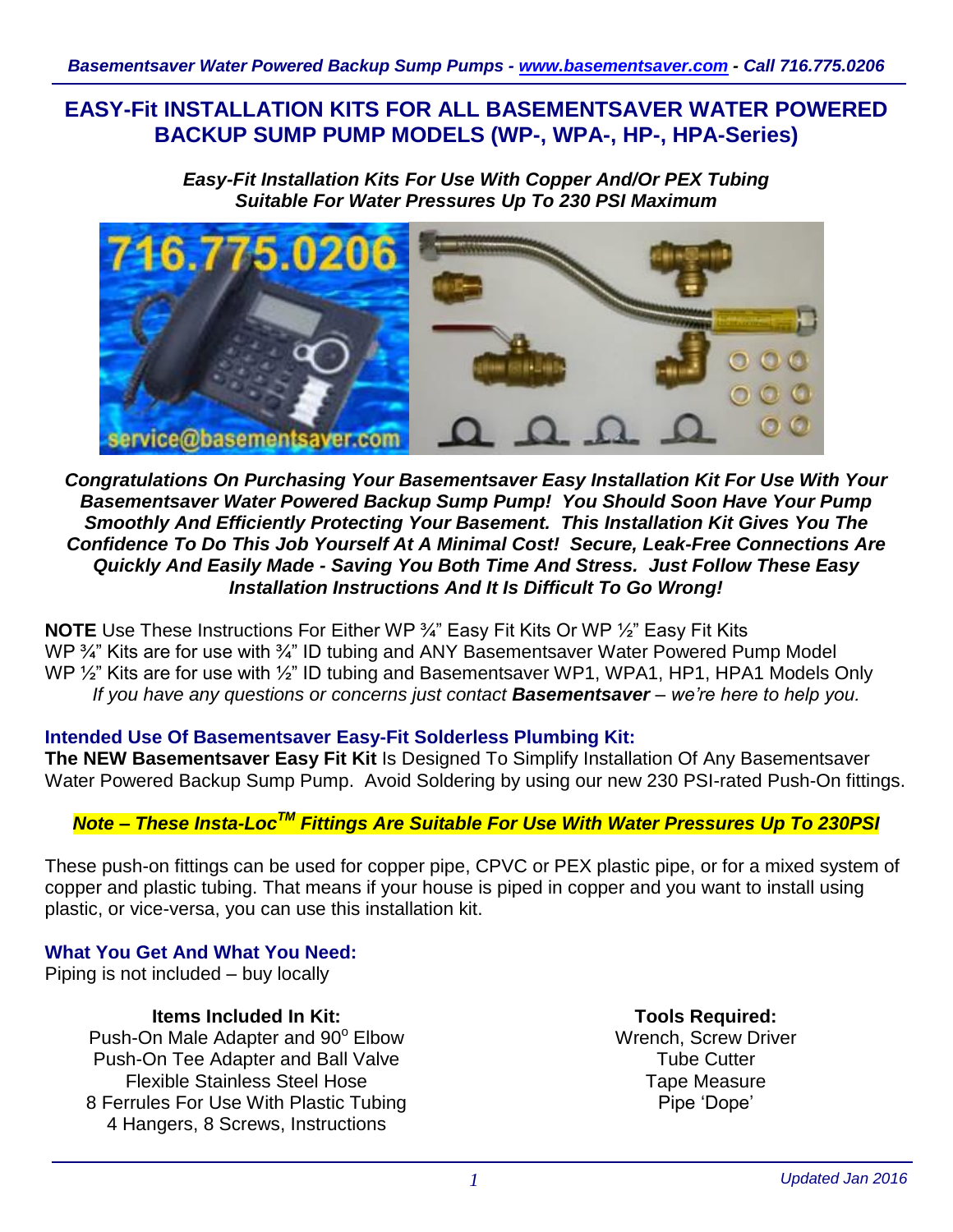### **Using The Basementsaver Easy-Fit Solderless Plumbing Installation Kit:**

**Important:** Please make sure that you read all instructions that come with your Basementsaver Water Powered Sump Pump before attempting this installation. This will save you a lot of time and stress.

#### **Notes**:

- When piping with PEX / plastic tubing you must insert a ferrule (supplied) into the tubing
- When piping with copper tubing, the ferrule is not required.

**Step #1:** Turn off the water source and drain the system. Determine the "Tee-in location" and remove a short (about 7/8 inch) section of tubing using a tube cutter only. Clean the pipe ends and remove all burrs, or any object on the outside that can damage the push-on fitting o-ring, and confirm that the pipe section is completely round and circular.

**Step #2:** Insert the tubing into the Tee, by pushing firmly, until it stops. The Tee may be rotated to any position. Make sure that the tubing is fully supported on both sides of the Tee to remove any stress on the fitting.

**Step #3**: Measure and cut your copper or PEX tubing that will be used to run water to the pump unit, clean and remove burrs, and insert firmly into the push fittings at the tee.

**Step #4:** Before mounting your Basementsaver Water Powered Sump Pump unit to your basement rafter, install the  $\frac{3}{4}$ " x 1" or  $\frac{1}{2}$ " x 1" black polypropylene fitting (supplied with the pump) into the pump unit water input. Use PTFE (Teflon) tape on the fitting thread. Next attach the flexible stainless steel tube that is included in the Easy Installation Kit (this will facilitate alignment with the water supply pipe).

**Step #5:** Install the ball valve on the end of your water supply line, and then add a short piece of tubing and the male push-on fitting to bring the supply line up to the flexible stainless tubing. Connect the flexible tubing to the male fitting (using PTFE tape). Once this step is complete mount everything to the rafter at the proper  $\mu$  begins the complete the mean every many terms can be  $\mu$  fittings.



*Male Push-On Fitting*

**Step #6**: Close the ball valve and turn on the water source. Check for leaks.

# **Insta-Loc Joint Installation & Removal Instructions**

See Next Page